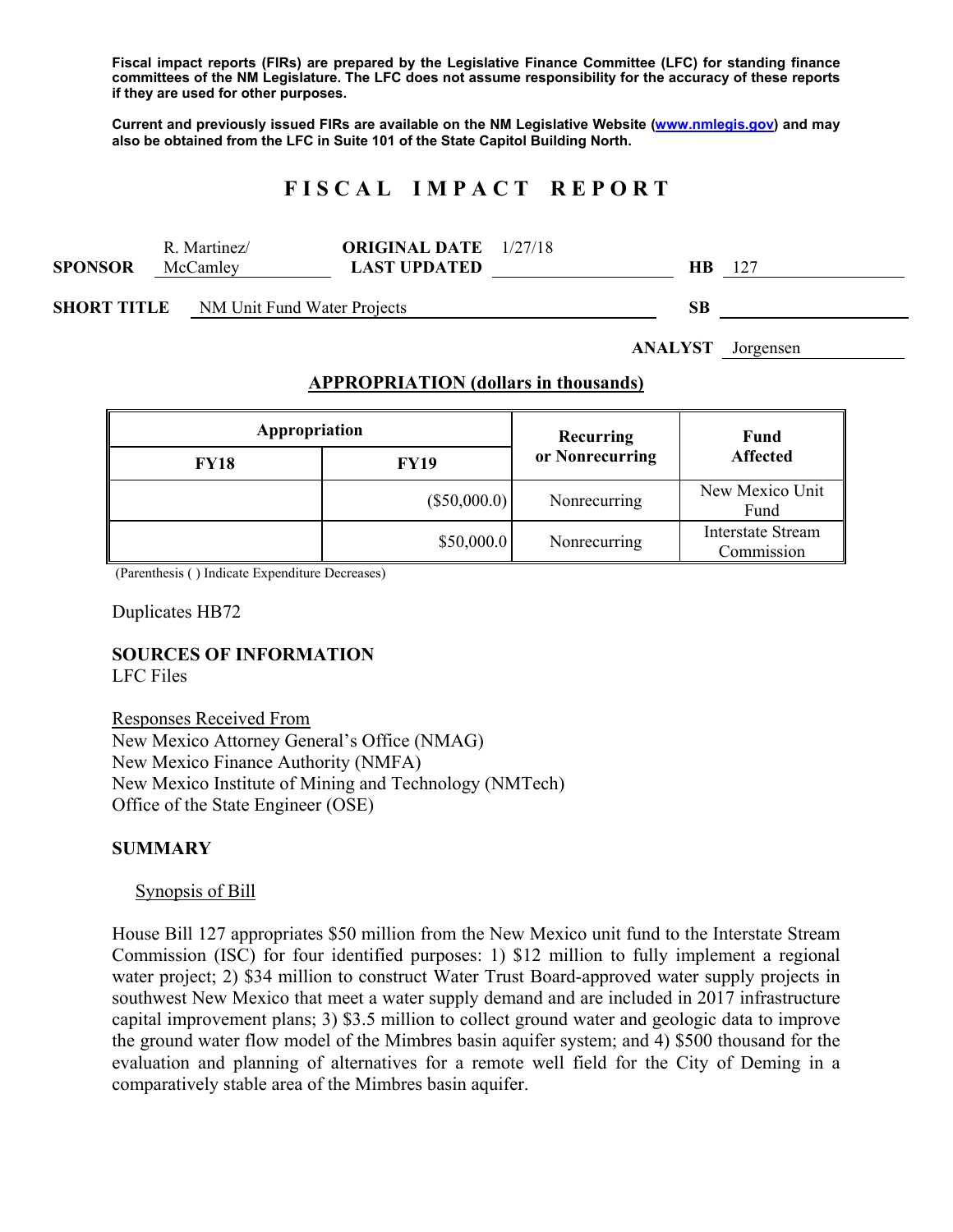#### **House Bill 127 – Page 2**

HB127 requires that local project sponsors provide a match between 10 percent and 20 percent. HB127 provides for expenditure of the appropriations in fiscal year 2019 through 2023 and unexpended or unencumbered balances remaining at the end of fiscal year 2023 shall revert to the New Mexico Unit Fund.

## **FISCAL IMPLICATIONS**

The OSE raised concerns that enactment of HB127 would disrupt construction of a diversion project and may reduce funding available for 16 water utilization projects which received \$9.1 million from the unit fund. OSE also notes that spending New Mexico unit funds would deprive the state of the income received through investment of these funds and may prevent ISC from paying staff salaries for employees working on the New Mexico unit, or diversion.

Under the federal Arizona Water Rights Settlement Act (AWSA), New Mexico has the option to use \$66 million (in 2004 dollars) in federal funds to meet water supply demands in the state's "southwestern water planning region" (Catron, Luna, Hidalgo, and Grant counties). The federal Department of The Interior approved moving forward with feasibility studies in November 2015. New Mexico is eligible to receive \$34 million (also indexed to 2004 dollars) in additional funding for a diversion project if the required National Environmental Policy Act (NEPA) review is complete and a "record of decision" is issued by December 2019. OSE notes that enactment of HB127 would likely hamper the completion of the NEPA process thus endangering the funding available for construction of a diversion project. While a project has been selected, the NEPA process has yet to begin.

## **SIGNIFICANT ISSUES**

## NMAG notes:

Section 212(i) of the Arizona Water Settlements Act (which cross-references the above-cited federal statutes) provides that

Withdrawals from the New Mexico Unit Fund shall be for the purpose of paying costs of the New Mexico Unit or other water utilization alternatives to meet water supply demands in the Southwest Water Planning Region of New Mexico, *as determined by the New Mexico Interstate Stream Commission* in consultation with the Southwest New Mexico Water Study Group or its successor . . . .

Because HB 127 attempts to appropriate monies from the New Mexico Unit Fund for purposes specified by the legislature, it appears to contradict the federal statutes directive that such spending determinations be made by the ISC. If the bill is enacted and subsequently challenged, a court could hold that it is subject to federal preemption.

While federal and state law are clear that the determination of which projects are selected is up to ISC, the Legislature's power of appropriation still extends over state funds such as the New Mexico unit fund. Although the fund statute states that "money in the fund … is appropriated to the interstate stream commission," similar continuing appropriation language is used a total of 119 times in statute regarding various funds which are appropriated annually through the legislative process.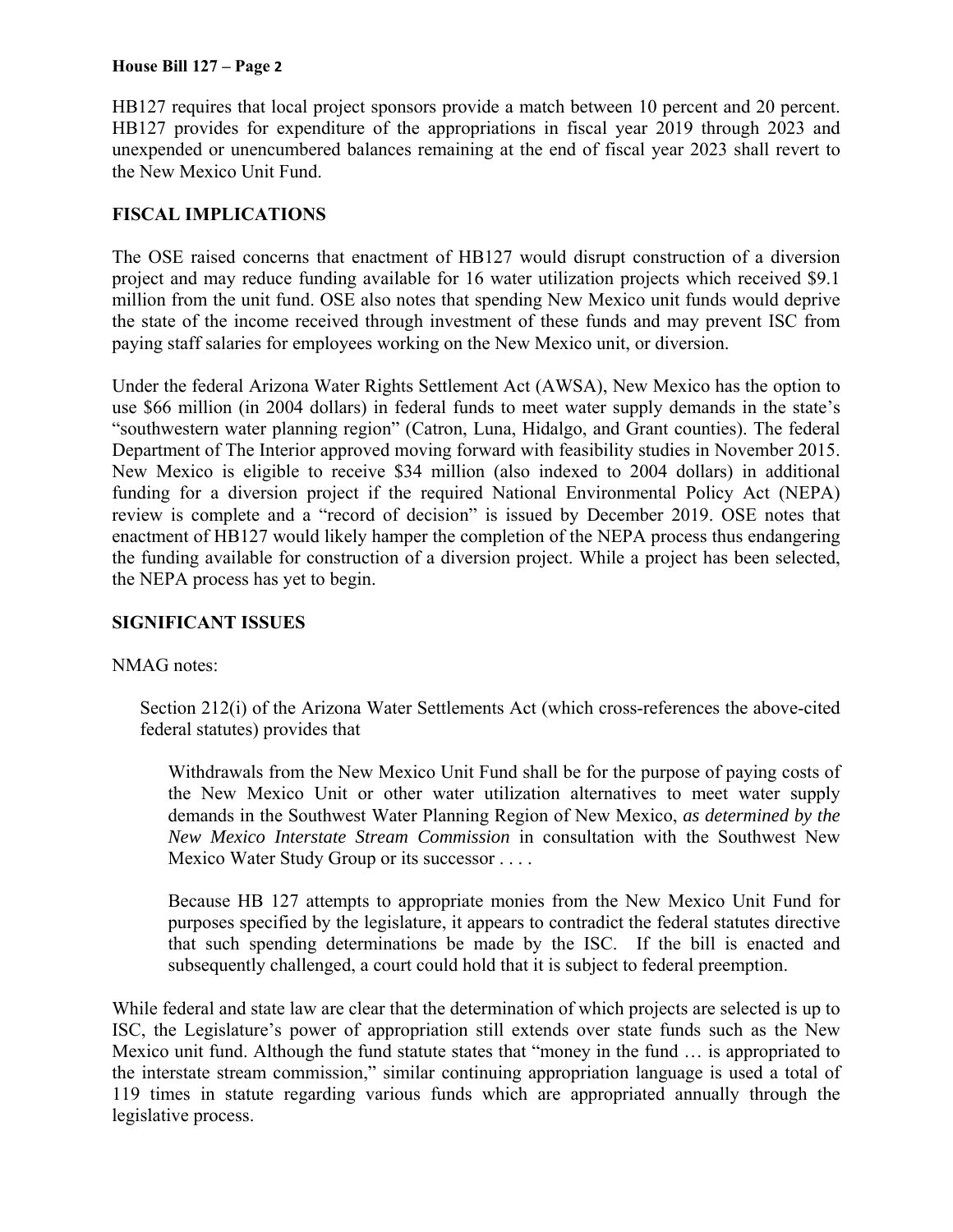#### **House Bill 127 – Page 3**

The New Mexico Supreme Court's opinion in *State of New Mexico ex rel. Smith v. Martinez*, *2011-NMSA-043*, states:

The New Mexico Constitution vests the power to appropriate money exclusively with the Legislature. Our Constitution further requires that a law making an appropriation must "distinctly specify the sum appropriated and the object to which it is to be applied," with money being "paid out of the treasury only upon appropriations made by the legislature." (citations omitted).

Because the New Mexico unit fund statute does not distinctly specify an appropriated sum, it may not meet the constitutional requirement of an appropriation. Although the purpose of the unit fund and the authority to determine which projects are selected are restricted by federal and state law, the power to appropriate the fund resides with the Legislature. This is further shown by ISC's inclusion of the fund as "other state funds" revenue in its annual budget request each year since fiscal year 2013 and submission of budget adjustment requests to increase use of the fund which also classify it as "other state funds" revenue. Finally, LFC, DFA, and ISC staff reached consensus in the summer of 2016 that the unit fund should be classified as "other state funds."

According to New Mexico Tech:

From the 1950s to 1990s, some regions (i.e. south of Deming) in southwest NM have seen alarming rates of groundwater level declines, which have slowed some since the 1990s. In other locations, groundwater levels are stable; suggesting groundwater use may be in balance with surface water recharge. Comparisons across the state show that the Mimbres basin in Southwestern New Mexico remains an area of higher concern, due to an overall reduction in the amount of groundwater available in storage. Previous studies of the hydrology of this region have been performed based on limited data from existing wells and mapping. Additionally, there are local groundwater models used for groundwater administration, but these are not comprehensive across the region. Measured trends and predictive analysis suggest a reduction in surface water supplies in the region, limiting potential recharge to groundwater basins. Long term planning and management for the region requires a comprehensive understanding of available groundwater resources across the entire Mimbres basin.

In addition, New Mexico Tech believes the hydrogeologic study portion of this bill would provide an important planning and management tool that would directly benefit state water managers, local municipalities and adjacent communities, and the public.

#### **OTHER SUBSTANTIVE ISSUES**

Concerns have been raised about the financial sustainability of the diversion project. In a letter dated November 30, 2017, (Attachment 1) the State Auditor's Office raised concerns about the viability of future revenue streams necessary to support the operations and maintenance costs of the diversion.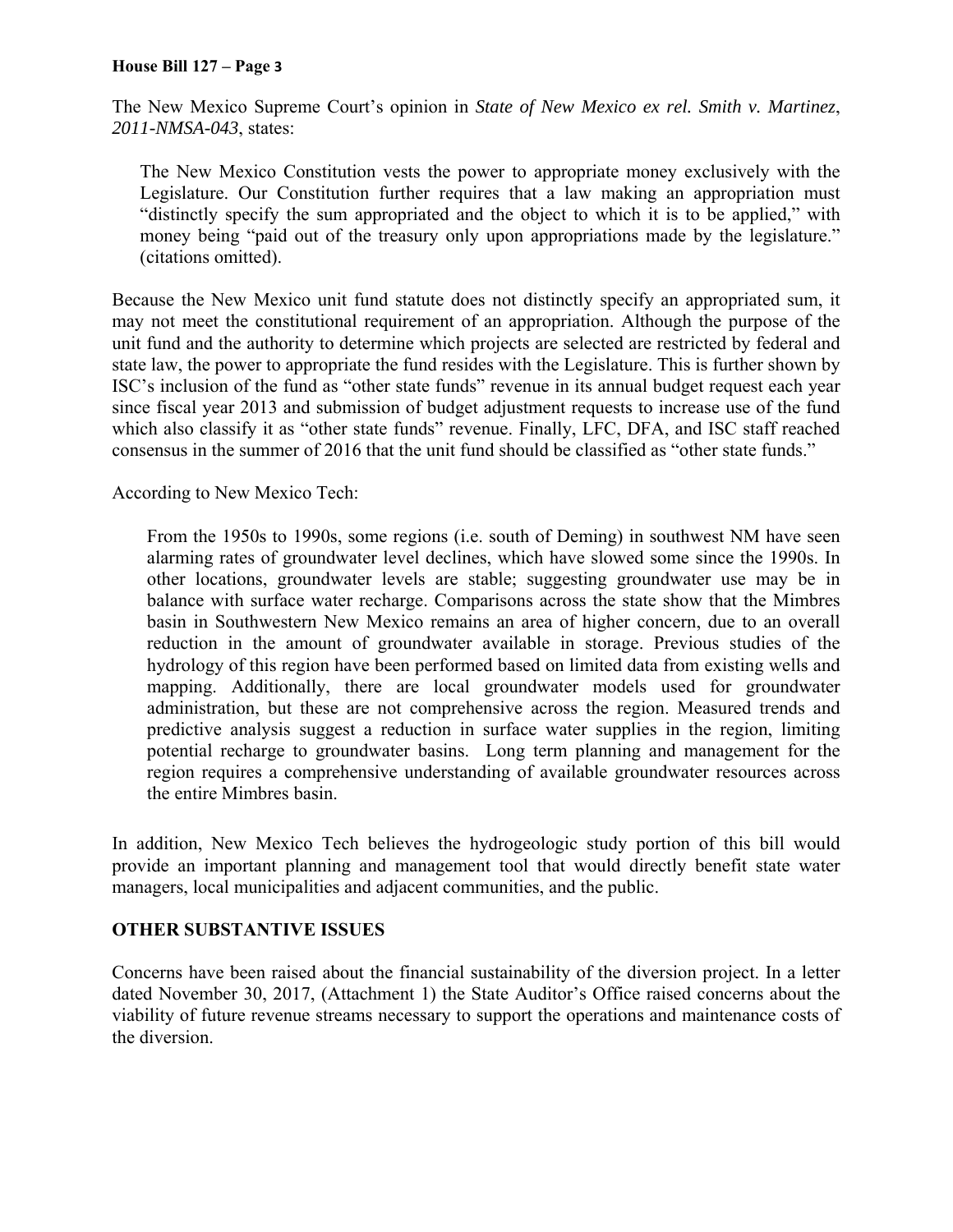## **PERFORMANCE IMPLICATIONS**

ISC pays approximately \$300 thousand in salaries from the New Mexico unit fund. Should HB127 be enacted, the funding to continue paying these staff salaries may not be available.

# **CONFLICT, DUPLICATION, COMPANIONSHIP, RELATIONSHIP**

HB127 is duplicated by SB72.

### **TECHNICAL ISSUES**

HB127 requires the \$34 million of water supply projects be approved by the water trust board rather than the ISC. However, federal and state law are clear that project selection is up to ISC.

CJ/al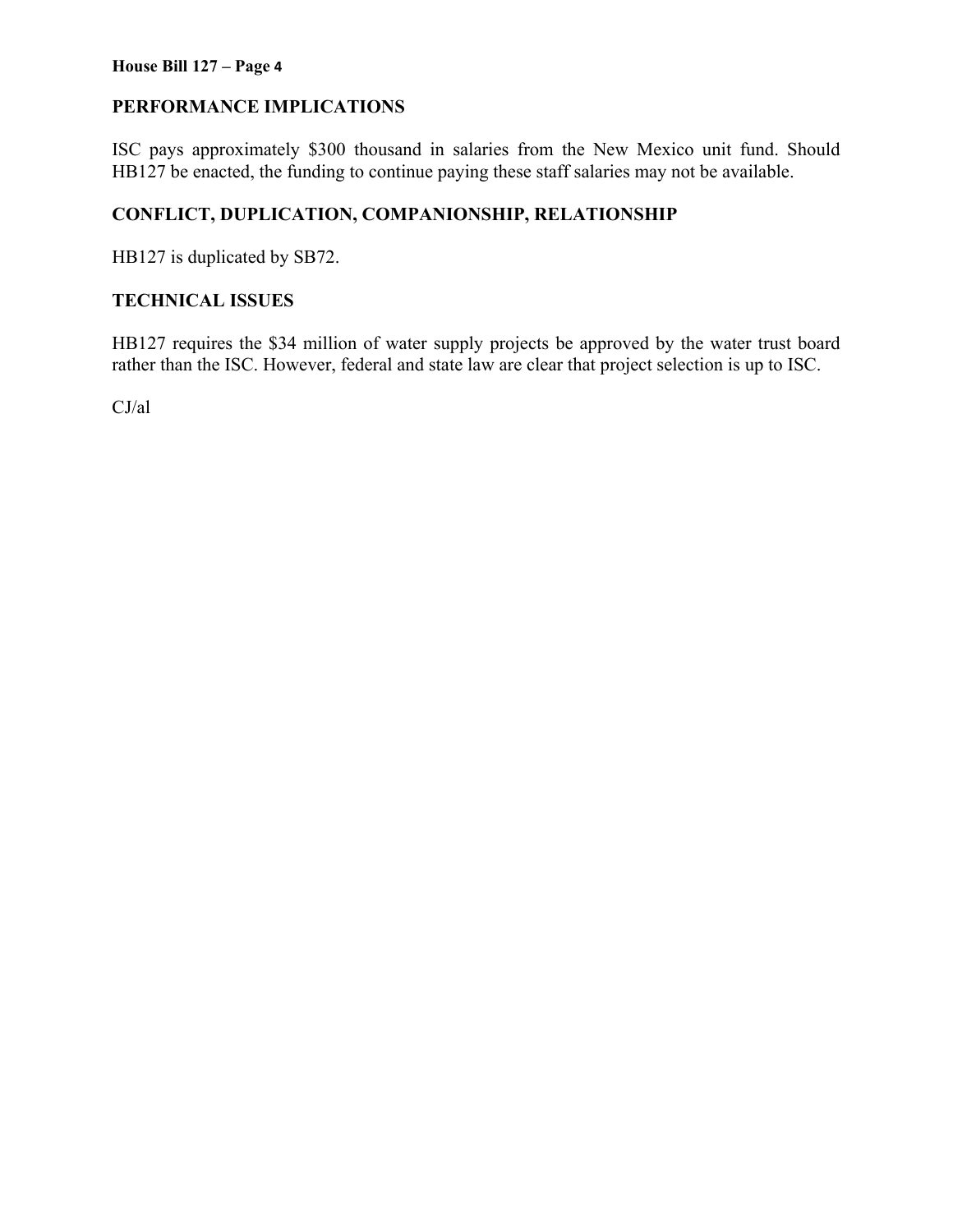

**Timothy M. Keller State Auditor** 

Sanjay Bhakta, CPA, CGFM, CFE, CGMA Deputy State Auditor

**State of New Mexico OFFICE OF THE STATE AUDITOR** 

Via Email and U.S. Post

November 30, 2017

John Longworth, P.E., Acting Director **Interstate Stream Commission** P.O. Box 25102 Santa Fe, NM 87504-5102

Re: Interstate Stream Commission - Gila Diversion

Dear Mr. Longworth:

The Office of the State Auditor ("Office") received allegations on January 25, 2015 expressing concerns about the Interstate Stream Commission's ("ISC") plans to divert the Gila River. This information was brought to the attention of the Office's Special Investigations Division who requested that the Independent Public Accountant conducting the fiscal years 2015, 2016 and 2017 audits evaluate and assess the issues in order for them to determine whether, or not, there have been any non-compliance of laws and regulations. Additionally, the Office ensured that that the Joint Powers Agreement ("JPA") forming the NM Central Arizona Project Entity ("NM CAPE") contained a clause which required it to comply with the requirements of the Audit Act.

This month, November 2017, the ISC submitted an annual report to the Legislative Finance Committee and Interim Water and Natural Resources Committee titled the "New Mexico Unit" Fund" ("Report"). While this Report, located at http://nmawsa.org/library/reports/2017-report-onnm-unit-fund describes many of the ongoing activities of the ISC, including proposals to use \$9.1 million of the Unit Fund monies for local projects, it omits mention of significant issues such as those raised by the written testimony of the Town of Silver City's ("Town") attorney on June 23, 2015, also enclosed, in support of the Town decision to remain outside of the NM CAPE. These comments raise questions about the viability of the future revenue streams necessary to support the excess of estimated project costs over the available Arizona Water Settlement Act funds and concludes, in reference to the  $JPA<sup>1</sup>$ :

"In contract law, a court will set aside a contract where one side has misrepresented material facts. When the misrepresentation is deliberate with an intent to induce another to contract, the matter moves from contract law to fraud, and at its most extreme, criminal fraud. For the local public official that knowingly and deliberately enters into an

<sup>&</sup>lt;sup>1</sup> The signatories to the JPA are identified on page 7 of your Report. While the ISC controls the budget and negotiations with the Secretary of the U.S. Department of Interior ("Secretary") legal responsibilities are transferred to the NM CAPE. Following construction the NM CAPE "will be responsible for reimbursing the Secretary for operation, maintenance, and repair ("OM&R) costs attendant to delivery of the exchange water." Report, Page 7.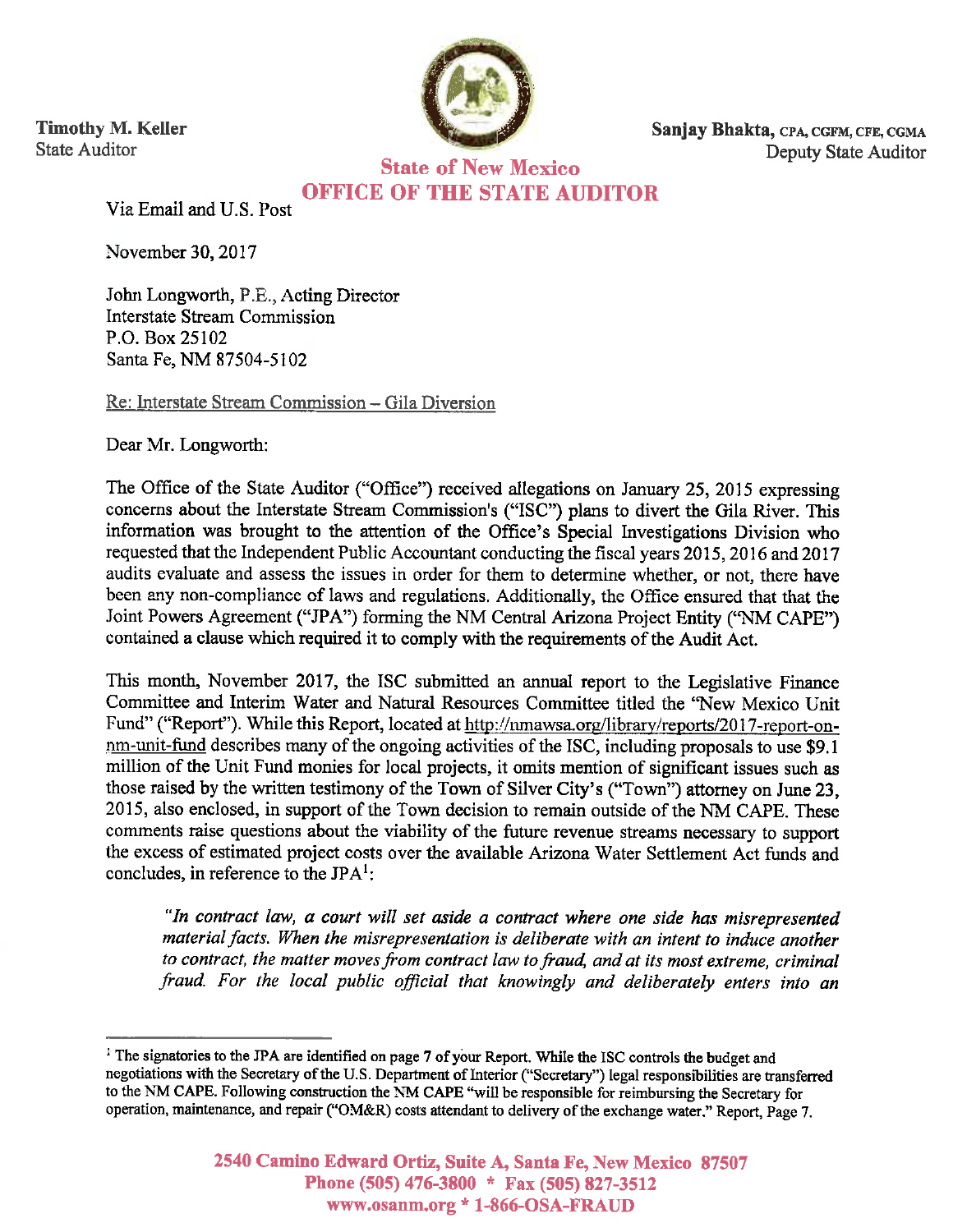agreement that he or she knows to contain deliberate misrepresentations, it, in my opinion, conduct that may be considered official malfeasance."

The concerns about future revenue streams are exacerbated by the risk, noted in your Report, that the rate of return on monies provided to the Agency is currently insufficient to support the distribution of the final \$28 million to the ISC<sup>2</sup>. Furthermore, the turnover of staff and Commission members<sup>3</sup> at the ISC creates a situation whereby the institutional memory and necessary professional oversight may be unable to detect or prevent fraud, waste and abuse, as defined in the Audit Rule, of public monies in regard to the proposed Gila Diversion. An analysis of the sources of revenue required to cover the estimated costs associated with the ISC's Gila Diversion proposal is necessary information for the oversight agencies.

The original allegations received by the Office were submitted by former ISC Director Norm Gaume. Certain of these matters, related to procurements, the Open Meetings Act, the Inspection of Public Records Act and other issues were litigated and adjudicated, leading to the Court awarding the former director his legal fees. These initial allegations stated that the ISC "intends to waste more than \$20 million on consultant services for preliminary design and permitting." Your report identifies costs of \$12.9 million through fiscal year 2018, including \$4.4 million to the Bureau of Reclamation. The omission of footnote 15 to your Report prevents us from knowing whether the ISC's costs on the Gila Diversion will exceed \$20 million next year, and whether the contracted deliverables constitute fraud, waste and abuse.

If you have any information, or questions regarding this matter, please do not hesitate to contact me directly at 505-476-3818 or Hamish. Thomson@osa.state.nm.us.

Sincerely,

Hamish Thomson, CPA/CFF, CFE Special Investigations Division

Signatory entities to the JPA, via Anthony Gutierrez, Executive Director of the NM CAPE.  $cc$ : ISC Commission, via John Longworth P.E. Tom Blaine, State Engineer and Secretary of the ISC. David Abbey, Legislative Finance Committee Joseph Cervantes, Chair, Interim Water and Natural Resources Committee Alex Brown, Town Manager, Town of Silver City

Encl: Written Testimony, dated June 23, 2015, of Town of Silver City Attorney Robert Scavron

<sup>&</sup>lt;sup>2</sup> The final sentence on Page 3 of the Report states: "Earnings in the Lower Colorado Basin Development Fund to date do not support the additional \$28 million."

<sup>&</sup>lt;sup>3</sup> The Commissioners identified on the ISC website are Vice-Chair Topper Thorpe, Mark Sanchez, Blane Sanchez, Carrie Hollifield and Samuel Gonzales.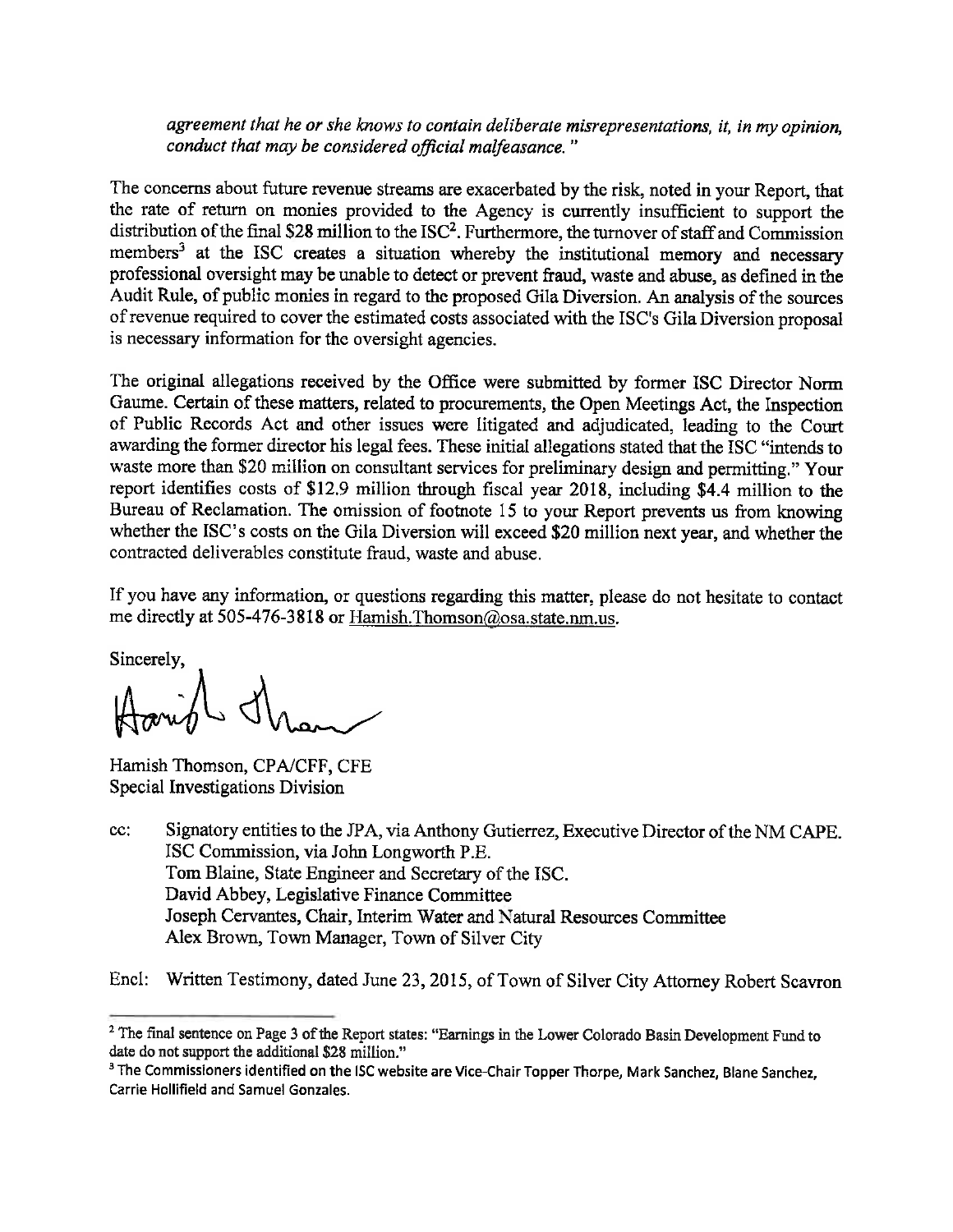Written Testimony by Town of Silver City Attorney Robert Scavron Town of Silver City meeting June 23, 2015 Vote on Resolution to sign the Joint Powers Agreement and join the NM CAP Entity

> Mayor and Council, normally I give my legal advice to you without written notes in front of me. Tonight, I take a different approach to the presentation of my counsel. The matter before you is of such significance that I have taken the unusual step of drafting my comments beforehand.

Mr. Marshall presented to you his and the Town Manager's analysis of the JPA creating the CAP Entity. I completely agree with them that the JPA before you is a fatally flawed document. More than that, I believe that any public entity that signs on to it opens itself to uncalculated risks and costs, with only a remote prospect of gain.

I would first mention the quorum issues that Mr. Marshall described. The JPA does not limit the number of memberships available, nor provide for any qualifications of membership other than being a public agency. Thus, there may be entities with no financial resources or expertise to contribute. Yet, their vote is equal to a deep pocket entity with far more ability and economic resources. A combination of those empty-pocketed members can, as a majority of a quorum, bind the whole to substantial economic commitments. Further, that group may well end up in charge of making allocations of water to member users, an area ripe for favoritism and controversy. Signing a document that doesn't identify your potential partners, nor place any prerequisites on the quality of such partners is ill advised.

The JPA is requiring the CAP entity to enter into an undrafted New Mexico Unit Contract with the federal government for a large and complex design, construct, operate and maintainenance contract. When entering such a contract, understanding how it's going to be paid for is vital. Especially when the obligations are described as perpetual. We note that both the ISC and the State of New Mexico have no financial obligations regarding the New Mexico Unit project beyond what is provided by the Federal Government. The JPA doesn't authorize the CAP Entity to issue bonds or the power to tax. Yet, there is no business plan or due diligence which would allow the prospective signatories to the JPA to foresee whether the federal allocations will be sufficient to permit the project. The Town has been asking the ISC for such business plan since 2004 to no avail. Starting a business without adequate financial resources, projected costs, and a market analysis is a recipe for disaster.

So, when the federal money runs out, where is the money to come from ? It won't be from the State or the ISC. It won't be from the federal government which specifically advises the parties as to the limits of its contributions. And, in the absence of any identifiable customer base, it will not be from revenues. The remaining source would be contributions from the members of the JPA group, and in

J.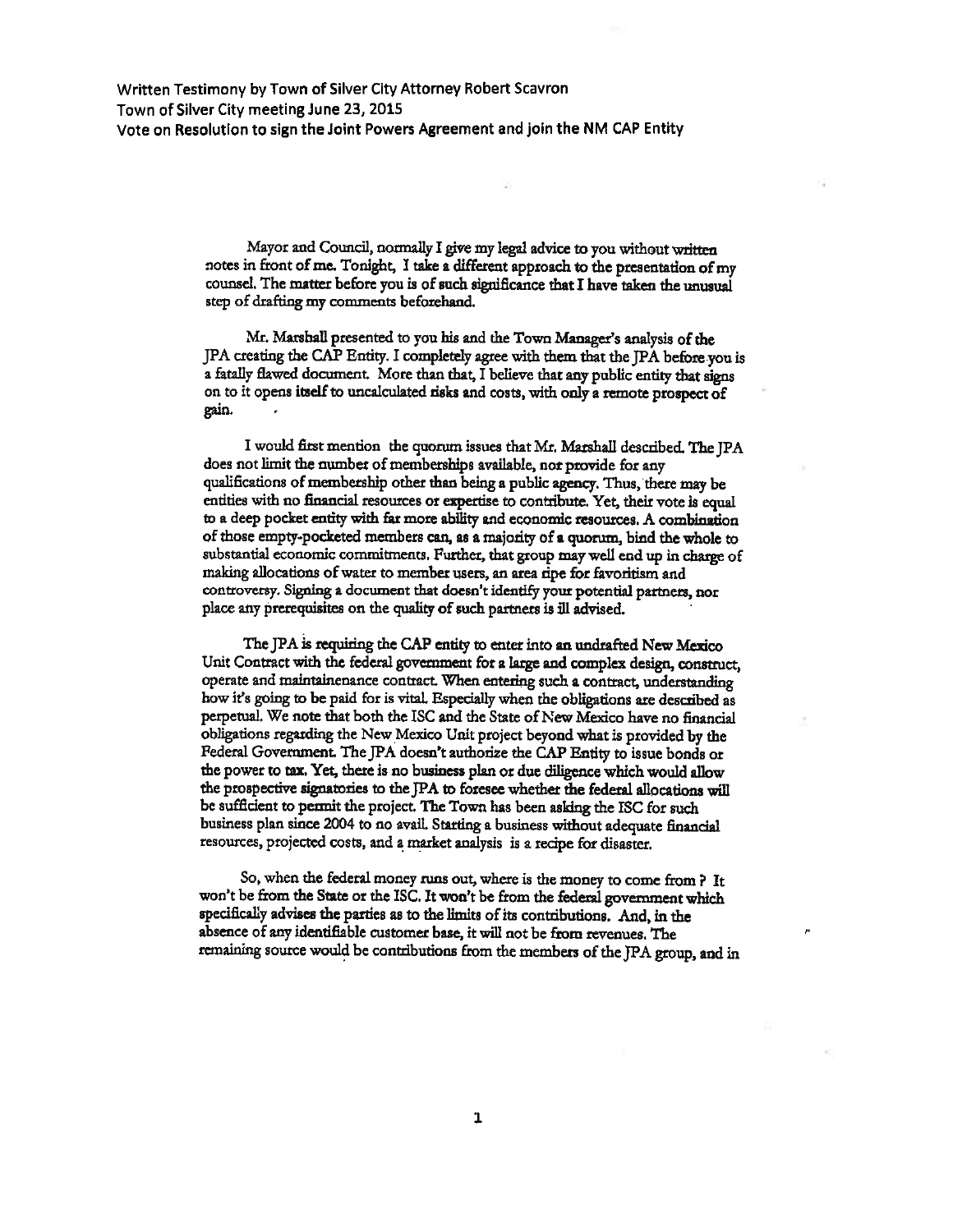Written Testimony by Town of Silver City Attorney Robert Scavron Town of Silver City meeting June 23, 2015 Vote on Resolution to sign the Joint Powers Agreement and join the NM CAP Entity

reality, only those that have deep pockets and a tax base.

Now, there are some parties who believe they will be protected from liability by putting language into the JPA purporting to give discretion to the JPA member as to funding. The signatory is told that it needs to fund only to the extent that it deems appropriate. It gives the illusion of no potential of local liability. I disagree.

The signatories to this IPA are warranting to the ISC, to each other, and to the Federal Government that they have, individually as well as collectively, the ability to design, construct, operate, maintain and repair the NM Unit project. Warrantying means a promise that can be enforced. Ability means more than the ability to contract with a third party. It implies the economic ability to accomplish the duties. Further, the proposed New Mexico Unit contract will have provisions requiring the CAP entity to fully indemnify the federal government for any claims made against either party. You can't make a warranty that you can and will do everything that you commit to, then add a provision that says that, in one's own discretion, you don't have to pay for it. You can't promise to indemnify the federal government and then say there's discretion not to perform. In law, it's called contracting in bad faith. Recall that in New Mexico Statutes, it is a crime to write a check when you have insufficient funds to cover the check, or know that you won't have the funds when the check clears.

The specific risk of potential of unlimited indemnity opens the opportunity for huge liability. Moreover, offering such unlimited indemnity is illegal for a county or municipality to offer, and is likewise probably illegal for the CAP entity as well.

So, what is likely to happen when the federal government demands reimbursement for payments made to the Gila Indian Community for exchange water, or a contractor demands payment for services rendered or makes a claim for indemnity? What happens when the contractor remains unpaid? What happens when the sheriff shows up with a writ of execution for a court judgment against the entity, and the Chair of the CAP entity turns up his palms to the sky and says, sorry, we have no money? Since the CAP entity has no powers under the JPA to issue bonds, borrow money, or make assessments, the Chair, presumably would call on the wealthiest of the members and asks for contribution, to which the municipality or county would respond by asserting that it has the discretion of not funding the CAP entity as per Section III (f) of the JPA. So, the CAP entity is insolvent, but is that the end of the game for the federal government, the contractor, or the judgment creditor ? I think not.

The creditor will go to Court and name the individual members of the CAP